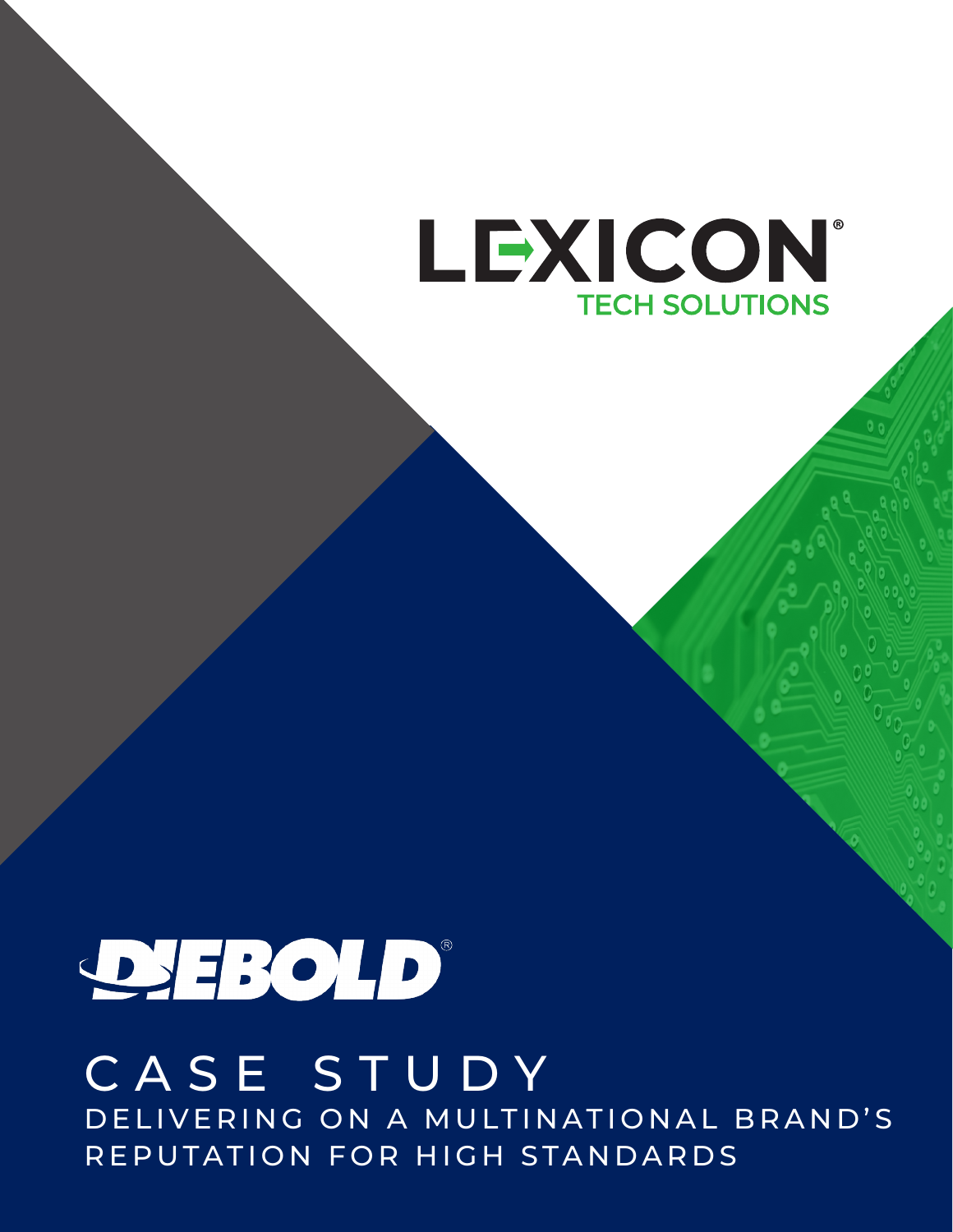# CASE STUDY **DIEBOLD**

## THE CHALLENGE **COST-EFFECTIVE SUPPORT FOR HIGH STANDARD SERVICE LEVEL AGREEMENTS**

The company providing technology repair for Diebold customer equipment delivered inconsistent quality, resulting in additional product failures after repair. In addition, repair and maintenance pricing was based on a high minimum per device despite the level of maintenance required.

When considering these challenges, Diebold leadership re-evaluated repair and maintenance services for customer technology. In order to uphold high quality of service standards, Diebold needed a technology repair company that was **cost effective,** offered **high quality repairs,** and **fast turn times**.

#### **4 KEY REQUIREMENTS:**

**SUPPORT MULTIPLE DEVICE TYPES FROM MULTIPLE MANUFACTURERS**

**REDUCE TURN TIMES FOR REPAIRS**

**PROVIDE COST EFFECTIVE MAINTENANCE TAILORED TO EACH CUSTOMER**

**DELIVER CONSISTENT AND DEPENDABLE REPAIR**



#### **NORTH CANTON, OH WWW.DIEBOLD.COM**

Diebold is one of the world's largest self-service technology and security system providers, servicing companies across multiple industries. Since Diebold's founding in 1859, its solutions have optimized convenience, efficiency, compliance and security for financial, commercial and retail businesses.

## **MULTI-NATIONAL CLIENT LIST**

Their security solutions have safeguarded businesses, landmarks and treasures worldwide including **HOPE DIAMOND, CHRISTIE'S AUCTION HOUSE, AND CHARTERS OF FREEDOM.**

# **SOLUTION PROVIDER FOR:**

**SECURITY CAMERAS PRINTERS MONITORS ATM RECEIPT PRINTERS POINT OF SALE EQUIPMENT BARCODE AND IMAGE SCANNERS**

**\$4.8B ANNUAL REVENUE (USD)**

**23,000 EMPLOYEES**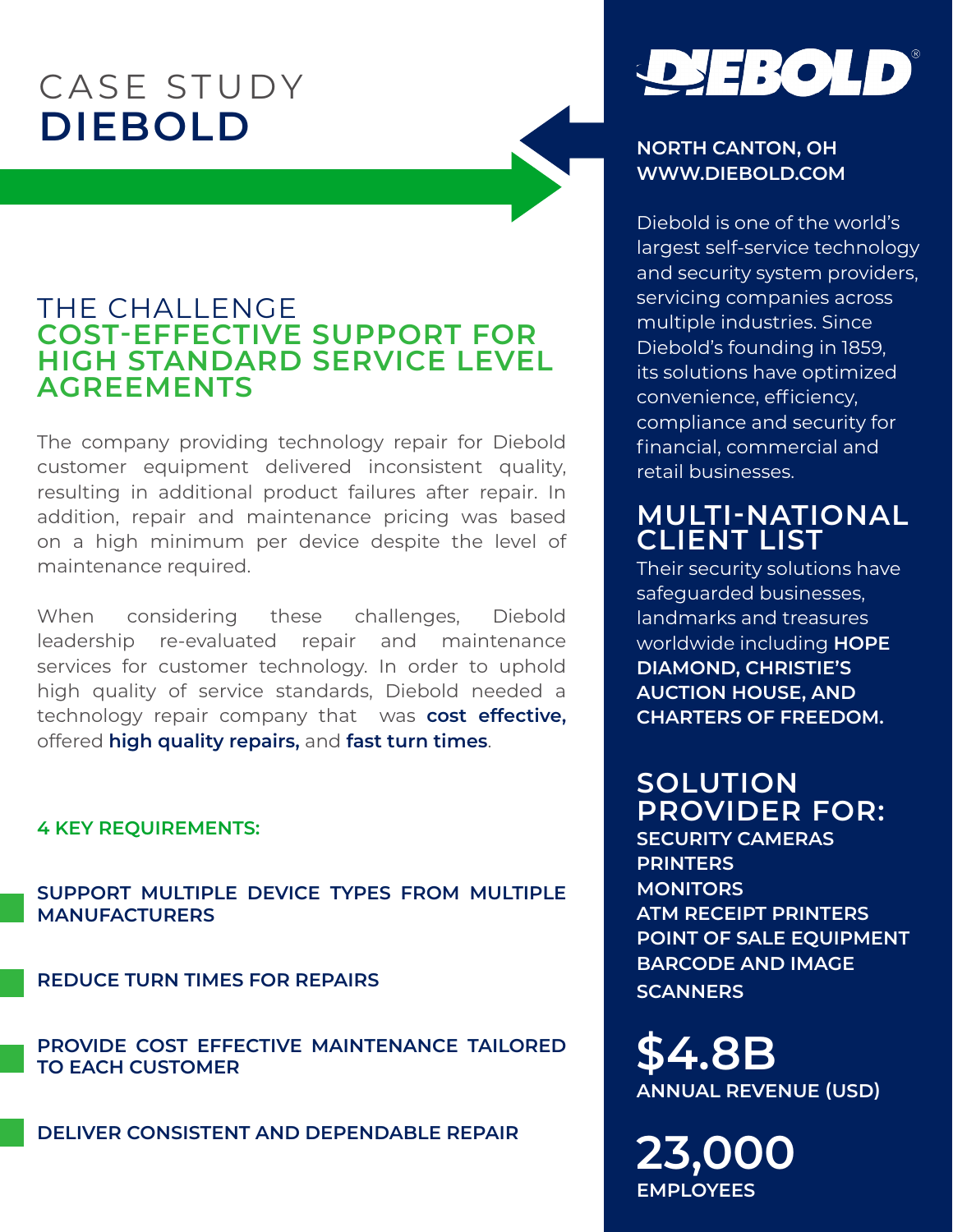# THE SOLUTION **LEXICON'S 4 PART CORE COMPETENCY ACTION PLAN**



### **MET/ EXCEEDED SLA STANDARDS WITH CERTIFIED QUALITY PROCESSES**

Lexicon exceeds industry standards for certifications and is **IS0- 9001:2008 quality management, ESD (Electrostatic Discharge) Management, and MSD certifications.** Our processes increased DieBold's repair quality to a consistent standard that met/exceeded DieBold client service level agreements.



### **REDUCED COSTS & UNECESSARY REPAIR MINIMUMS WITH SPECIALIZED CAPABILITIES**

- **Lexicon's highly trained and experienced technicians** ran thorough analysis of each device, enabling them to pinpoint the root cause and replace or repair only problematic components.
- **Lexicon's component-level repair expertise** reduced costly replacement of entire main boards and entire unit disposals and addressed the unnecessary repair cost minimums.



### **REDUCED OCCURANCE OF FUTURE REPAIRS & DOWNTIME WITH EXTENSIVE SUPPLY CHAIN RESOURCES**

Components responsible for high failure rates were often substituted with higher quality alternatives, **designed by Lexicon engineers and sourced by Lexicon supply chain experts**, reducing the occurrence of future repairs and downtime.



### **REDUCED TURN TIMES WITH PARTS WAREHOUSING & REPAIR ENGINE® PLATFORM**



- Lexicon tailored operations to fit unique Diebold customer needs in two ways. First, to ensure expedient turn time for regularly serviced models, Lexicon **RepairFactory® stocked spares and located backup suppliers.**
- Lexicon's proprietary management software RepairEngine® became a quick-and-easy tool for Diebold to **track repairs, detect failure patterns and monitor shipping status.**